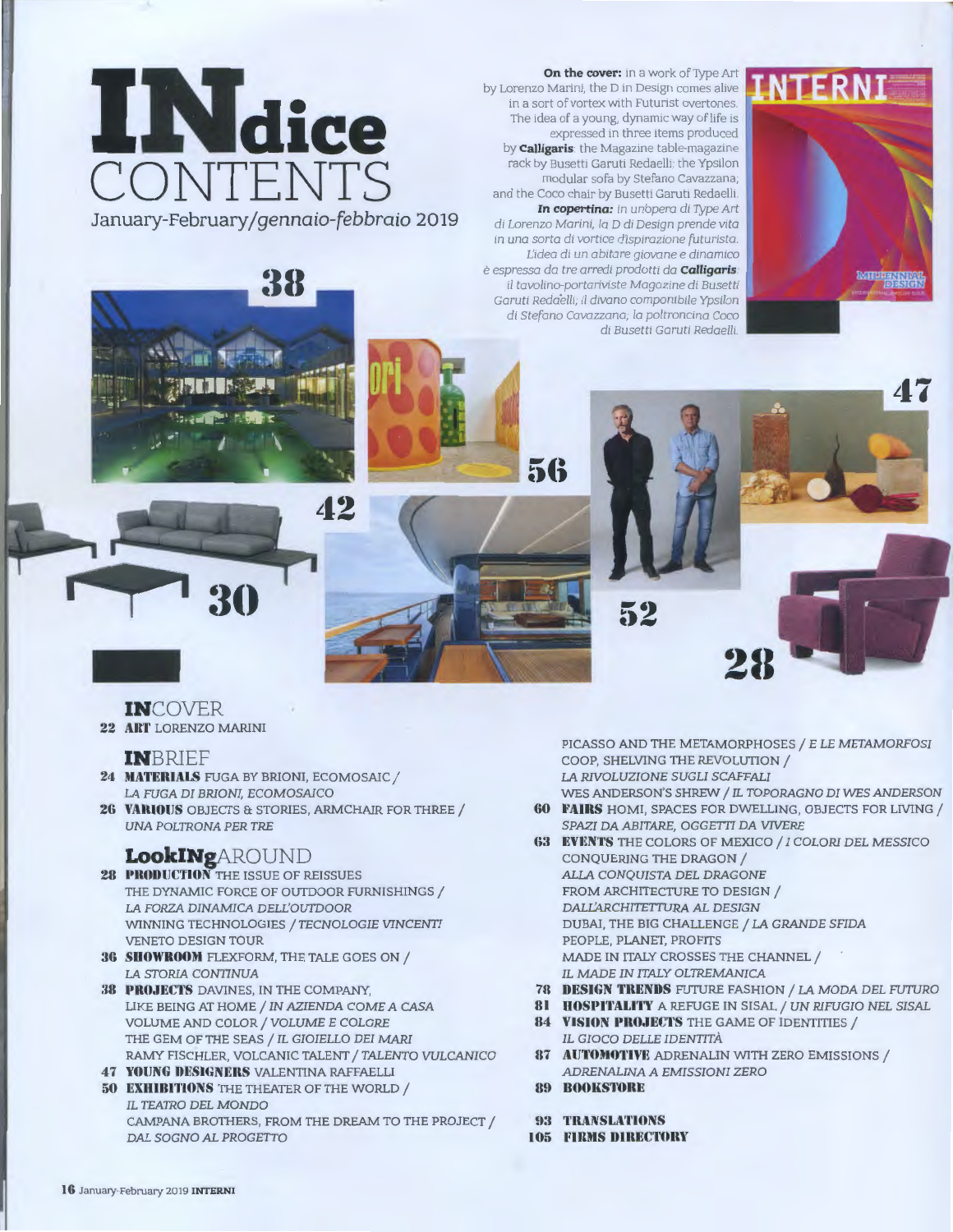





## **INtopics**

1 EDITORIAL BY / DI GILDA BOJARDI

## PhotographINg

#### ARCHETYPAL SCENARIOS

2 ALPI, SOLE & LUNA, THREE PRIMITIVES, BY / DI ALESSANDRO MENDINI PHOTOS / FOTO FEDERICO CEDRONE BY / DI CAROLINA TRABATTONI

#### **SIGNATURE PROJECTS**

4 MOLTENI&C, D.859.1 TABLE BY / DI GIO PONTI AND WOODY CHAIR BY / DI FRANCESCO MEDA, FONDAZIONE QUERINI STAMPALIA, VENICE PHOTOS / FOTO GIORGIO POSSENTI BY / DI CAROLINA TRABATTONI

#### WUNDERKAMMER

6 PALAZZO BAROVIERATOSO, MURANO, VENICE BY / DI CALVI BRAMBILLA BY / DI ANTONELLA BOISI

#### **TIMELESS ICONS**

8 AGAPECASA, MANGIAROTTI COLLECTION, BY / DI ANGELO MANGIAROTTI PHOTOS / FOTO WILLIAM XERRA BY / DI CAROLINA TRABATTONI

# **INsights**

#### **ARTS**

10 THEASTER GATES: SOCIAL ART / UN'ARTE SOCIALE BY / DI GERMANO CELANT

#### **VIEWPOINT**

- 16 LIKE ROLLING STONES / COME PIETRE CHE ROTOLANO BY / DI ANDREA BRANZI
- 18 BRAZIL / BRASILE HUMAN DESIGN BY / DI KATRIN COSSETA PHOTOS / FOTO ALEX FERRO - APEX-BRASIL

# **INside**

#### ARCHITECTURE

- 24 PARATY, BRAZIL, HIDDEN TREASURE / IL TESORO NASCOSTO DESIGN / PROGETTO BERNARDES ARQUITETURA PHOTOS / FOTO LEONARDO FINOTTI ARTICLE / TESTO ANTONELLA BOISI
- 30 PUNJAB, INDIA, THE THREAD OF TRADITION / **SUL FILO DELLA TRADIZIONE** DESIGN / PROGETTO MUMBAI STUDIO PHOTOS / FOTO IWAN BAAN ARTICLE / TESTO MATTEO VERCELLONI
- 34 TEL AVIV, ISRAEL, JAFFA LIGHT & SHADOW / LUCI E OMBRE DESIGN / PROGETTO JOHN PAWSON AND / E RAMY GILL PHOTOS / FOTO DAVID ZANARDI ARTICLE / TESTO LAURA RAGAZZOLA
- 40 MAJORCA, SPAIN, VOLUMES AND FORMS / VOLUMI E FORME DESIGN / PROGETTO ALBERTO LIEVORE ARCHITECT PHOTOS / FOTO ALBERTO LIEVORE, CHRISTIAN SCHAULIN, KERSTIN ROSE MEDIENSERVICE ARTICLE / TESTO ANTONELLA BOISI